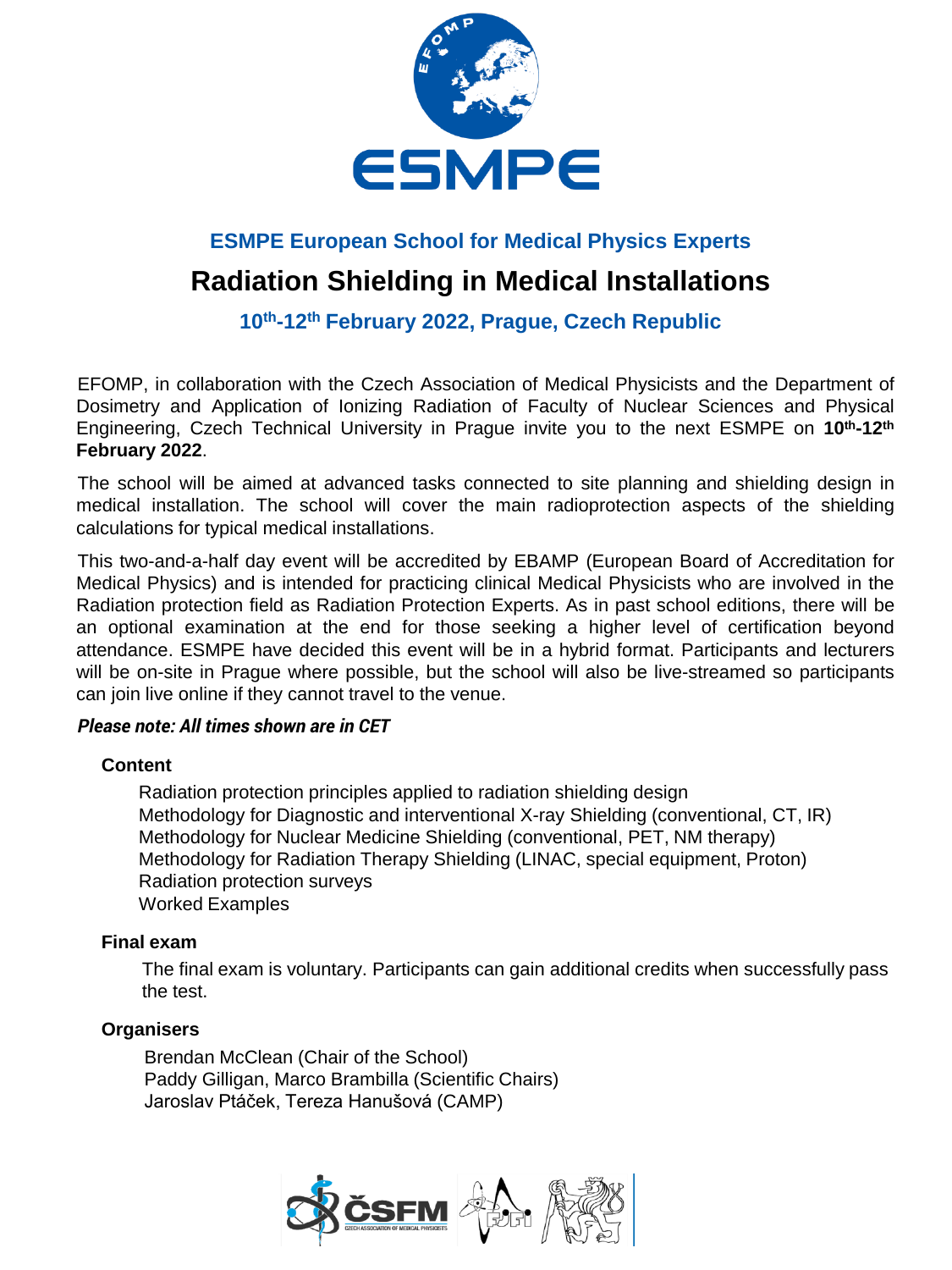

## **Faculty**

| <b>Brendan Mc Clean</b> | Saint Lukes Radiation Oncology Network, Dublin/IE  |
|-------------------------|----------------------------------------------------|
| Paddy Gilligan          | Mater Misericordiae University Hospital, Dublin/IE |
| David Sutton            | University of Dundee, Scotland/UK                  |
| <b>Pat Horton</b>       | Royal Surrey County Hospital, Guildford, UK.       |
| <b>Colin Martin</b>     | University of Glasgow Glasgow/UK                   |
| <b>Brenda Byrne</b>     | Mater Misericordiae University Hospital, Dublin/IE |
| <b>Susan Maguire</b>    | Mater Private Hospital, Dublin/IE                  |
| Jörn Meissner           | Meissner Consulting, München/DE                    |
| Ana Millan              | Technicas Radiofisicas S.L., Zaragoza/ES           |

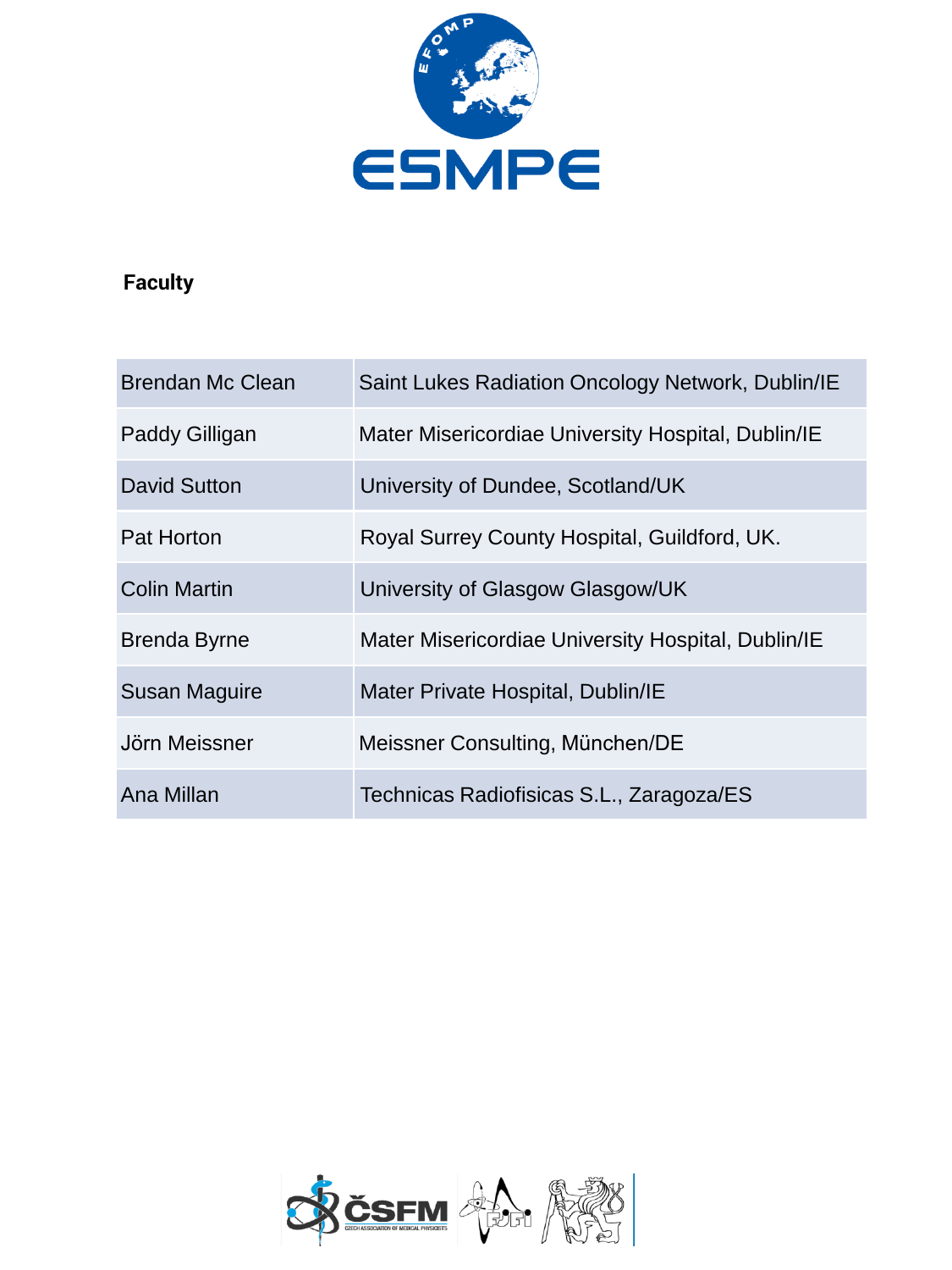

| Thursday 10th February 2022 |                         |                                     |                                                                                                                                                                                             |                                  |
|-----------------------------|-------------------------|-------------------------------------|---------------------------------------------------------------------------------------------------------------------------------------------------------------------------------------------|----------------------------------|
|                             | <b>Session</b>          | <b>Title</b>                        | <b>Description</b>                                                                                                                                                                          | <b>Lecturer</b>                  |
| 8:00-9:00                   | Registration            |                                     |                                                                                                                                                                                             |                                  |
| $9:00 - 9:20$               | Introduction            | Setting the scene                   | Presentation of the ESMPE and introduction to<br>the course<br>Overview of Shielding Design Goals in Europe                                                                                 | <b>Brendan</b><br><b>McClean</b> |
| $9.20 - 10.20$              | Diagnostic<br>Shielding | <b>Basic Principles</b>             | Dose limits & constraints. Dose quantities.<br>Occupancy. Types of radiation to consider.<br>Workload. Barrier Calculations. Transmission,<br>materials & some practical considerations     | David Sutton                     |
| 10:20-10.45                 |                         |                                     | Coffee break                                                                                                                                                                                |                                  |
| 10:45-11:15                 | Diagnostic<br>Shielding | Dealing with scattered<br>radiation | The scatter problem. Empirical approaches.<br>Variation of scatter with angle and tube voltage.<br>Heavily filtered radiation.<br>A simple solution.<br>Tertiary scatter.                   | David Sutton                     |
| 11.15-12.00                 | Diagnostic<br>Shielding | Methods -<br>Radiography            | Types of radiation to consider. Methodology for<br>primary and scattered radiation. Workload.<br>Example calculations.                                                                      | Colin Martin                     |
| 12:00-12:30                 |                         |                                     | Question and Answer discussion on the morning<br>lectures                                                                                                                                   | <b>All Faculty</b>               |
| 12:30-14:00                 |                         |                                     | Lunch break                                                                                                                                                                                 |                                  |
| 14.00-14.45                 | Diagnostic<br>Shielding | Methods - Fluoroscopy               | Types of radiation to consider.<br>Example $-$<br>Cardiac Cath lab including tertiary scatter.<br>Workload & shielding. Example calculation in<br>reverse -no additional shielding present. | David Sutton                     |
| 14.45-15.30                 | Diagnostic<br>Shielding | Methods - Computed<br>Tomography    | and design.<br>Scatter<br>dose and<br>Planning<br>Methodology. Example calculation.<br>workload.<br>Practical<br>considerations.<br>Tertiary<br>scatter.<br>Workload & shielding.           | Colin Martin                     |
| 15:30-15:50                 |                         |                                     | Coffee break                                                                                                                                                                                |                                  |
| 15:50-16:30                 | Diagnostic<br>Shielding | Methods - Verification              | Visual inspections. Transmission<br>Measurements. Survey reports                                                                                                                            | Paddy Gilligan                   |
| 16:30-17:00                 |                         |                                     | Question and Answer discussion on the<br>afternoon lectures                                                                                                                                 | <b>All Faculty</b>               |
| 19:30-22:30                 |                         |                                     | Social dinner - participants + lecturers                                                                                                                                                    |                                  |

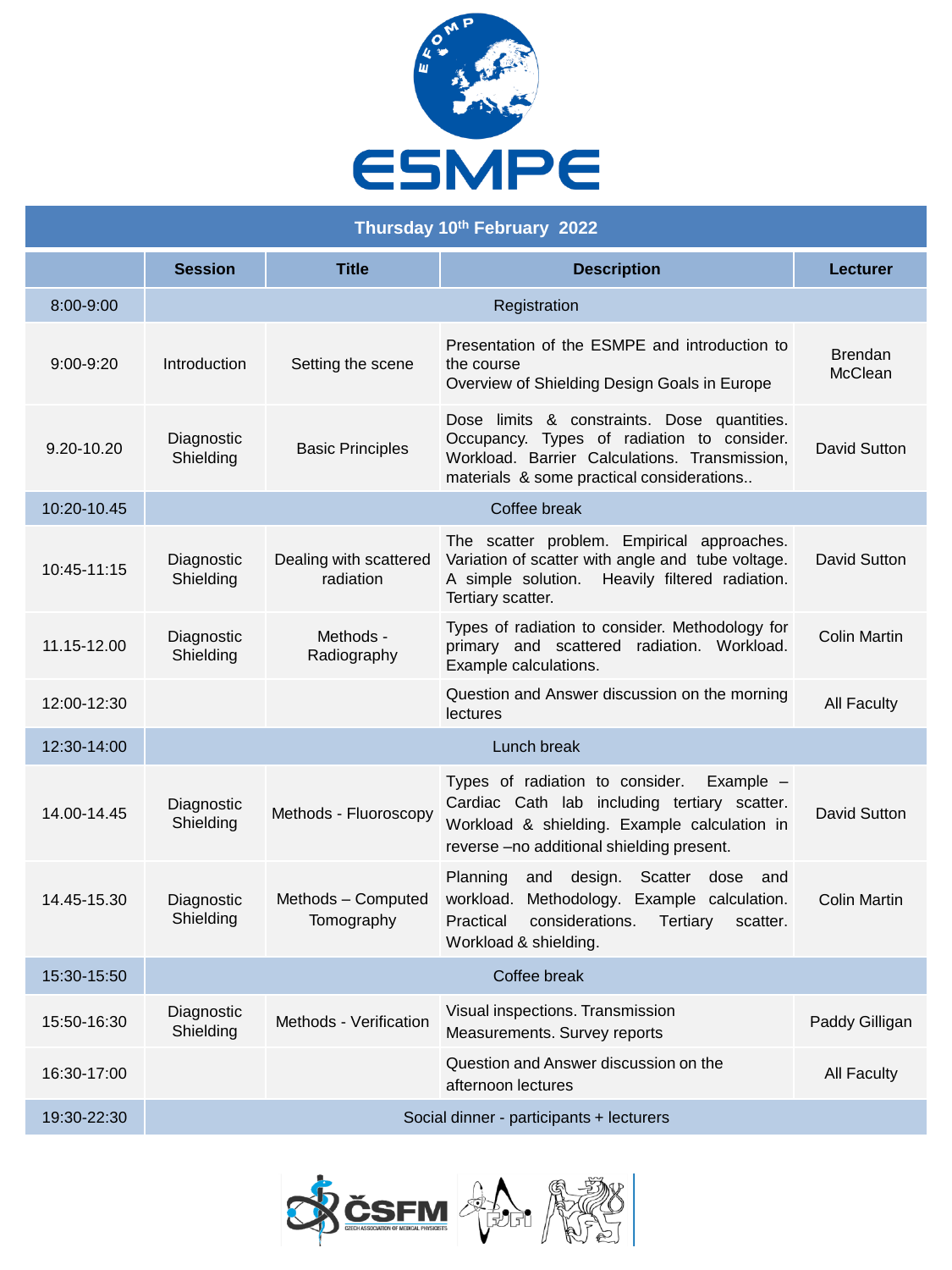

| Friday 11th February 2022 |                                         |                                                                                         |                                                                                                                                                                                                                                                                |                            |
|---------------------------|-----------------------------------------|-----------------------------------------------------------------------------------------|----------------------------------------------------------------------------------------------------------------------------------------------------------------------------------------------------------------------------------------------------------------|----------------------------|
|                           | <b>Session</b>                          | <b>Title</b>                                                                            | <b>Description</b>                                                                                                                                                                                                                                             | Lecturer                   |
| 09:00-09:45               | <b>Nuclear</b><br>Medicine<br>Shielding | Shielding<br>requirements of a<br><b>Nuclear Medicine</b><br>Department<br>(Diagnostic) | Classification of risk. Structural requirement for<br>plumbing.<br>surfaces.<br>Paths for<br>ventilation,<br>workers and patients. Management of wastes                                                                                                        | <b>Brenda Byrne</b>        |
| $09:45 - 10:30$           | <b>Nuclear</b><br>Medicine<br>Shielding | Shielding<br>requirements of a<br><b>Nuclear Medicine</b><br>Department (Therapy)       | Therapy rooms shielding and site planning.<br>Radioactive waste management.<br>Decay tank systems.                                                                                                                                                             | Ana Millan                 |
| 10:30-10.50               | Coffee break                            |                                                                                         |                                                                                                                                                                                                                                                                |                            |
| 10:50-11:40               | PET/CT                                  | Shielding<br>requirements for a<br>PET/CT facility                                      | Facility design process and considerations,<br>Factors affecting radiation<br>protection and<br>shielding,<br>Imaging<br>uptake<br>and<br>room<br>calculations, Examples and Problems                                                                          | Susan Maguire              |
| 11:40-12:00               |                                         |                                                                                         | Question and Answer discussion on the morning<br>lectures                                                                                                                                                                                                      | <b>All Faculty</b>         |
| 12:00-13:30               |                                         |                                                                                         | Lunch break                                                                                                                                                                                                                                                    |                            |
| 13:30-14:30               | Radiation<br>therapy                    | Shielding of LINAC<br>Vaults                                                            | Basic design principles, primary and secondary<br>shielding, materials and safety issues                                                                                                                                                                       | Pat Horton                 |
| 14:30-15:30               | Radiation<br>therapy                    | Mazes, Doors and<br>Practical<br>Considerations                                         | Maze and door calculations: Direct doors.<br>Neutrons and structural issues                                                                                                                                                                                    | PH/BMcC<br><b>Neutrons</b> |
| 15:30-16:00               | Coffee break                            |                                                                                         |                                                                                                                                                                                                                                                                |                            |
| 16:00-17:00               | Radiation<br>therapy                    | Proton therapy                                                                          | Proton work load models; high energy neutron<br>shielding; maze vs. door; ventilation ducts and<br>other holes in the shield; line-of-sight models vs<br>Monte Carlo; safety surveys vs. dose rate;<br>activation topics; FLASH therapy effect on<br>shielding | Joern Meissner             |
| 17:00-18:00               | Radiation<br>therapy                    | Brachytherapy and<br>Non-conventional<br>treatment units                                | HDR and PDR Brachytherapy, Gammaknife Pat H/BMcC MRI<br>Tomotherapy, Halcyon, Cyberknife, MRI Linac,                                                                                                                                                           | Linac                      |

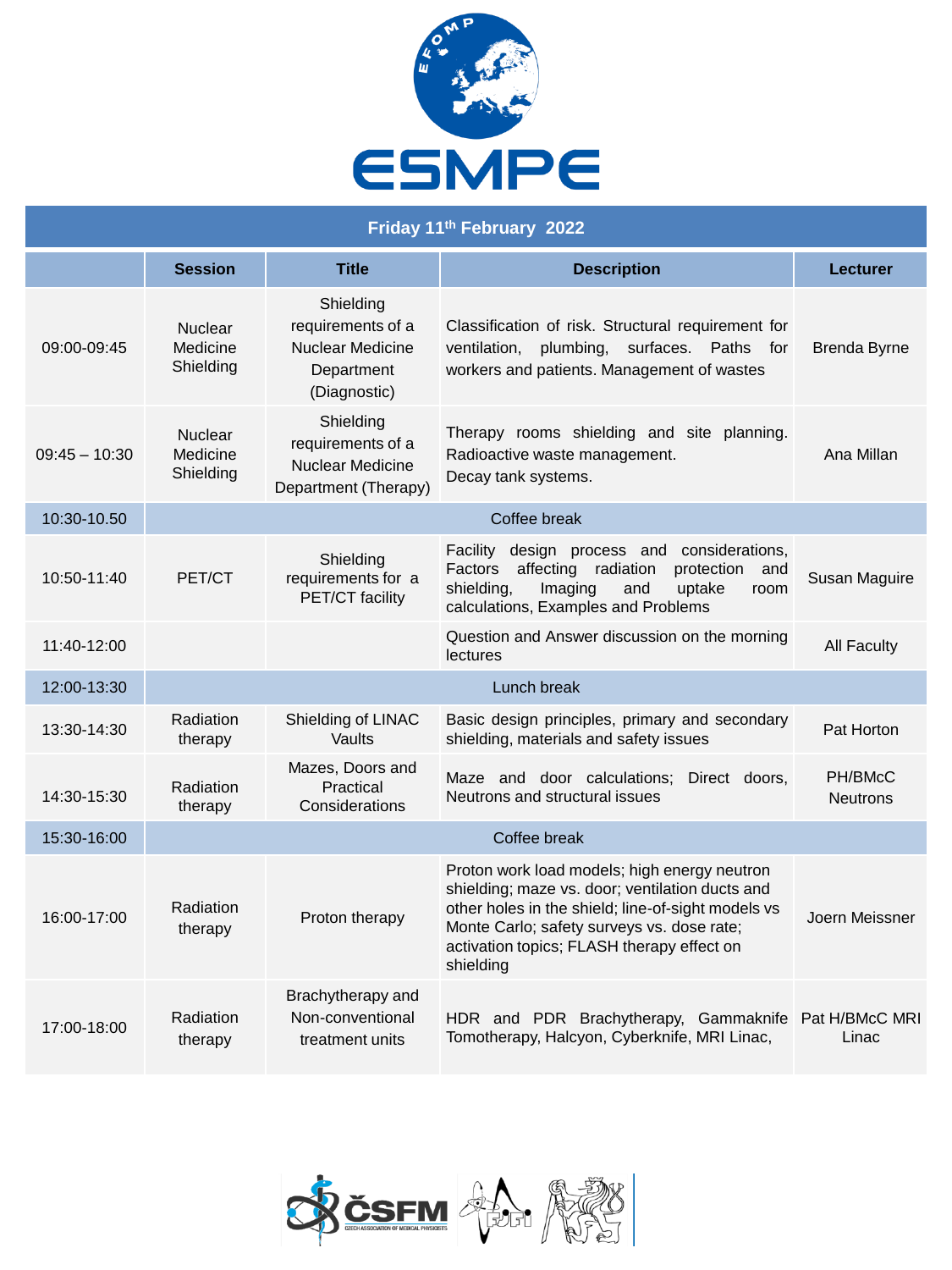

| Saturday 12th February 2022 |                          |                                              |                                                                                                                                    |                 |
|-----------------------------|--------------------------|----------------------------------------------|------------------------------------------------------------------------------------------------------------------------------------|-----------------|
|                             | <b>Session</b>           | <b>Title</b>                                 | <b>Description</b>                                                                                                                 | Lecturer        |
| 09:00-09:40                 | <b>Radiation Therapy</b> | Shielding surveys                            | Construction<br>Inspection;<br>Interlocks,<br>and Radiation<br>Restrictive<br>Devices.<br>Warning Lights and Signs; Survey Reports | Brendan McClean |
| 09:40-10:00                 |                          |                                              | Question and Answer discussion on the<br><b>RT</b> lectures                                                                        | All Faculty     |
| 10:00-11.00                 |                          | Case Studies 1<br>Examples to be<br>provided | shielding design has had an<br>Where<br>impact on good and bad patient and staff<br>experience                                     | Paddy Gilligan  |
| 11:00-11:30                 |                          |                                              | Coffee break                                                                                                                       |                 |
| 11:30-12:30                 |                          | Case studies 2<br>Examples to be<br>provided | shielding design has had an<br>Where<br>impact on good and bad patient and staff<br>experience                                     | Paddy Gilligan  |
| 12:30-13:30                 |                          |                                              | Final examination                                                                                                                  |                 |